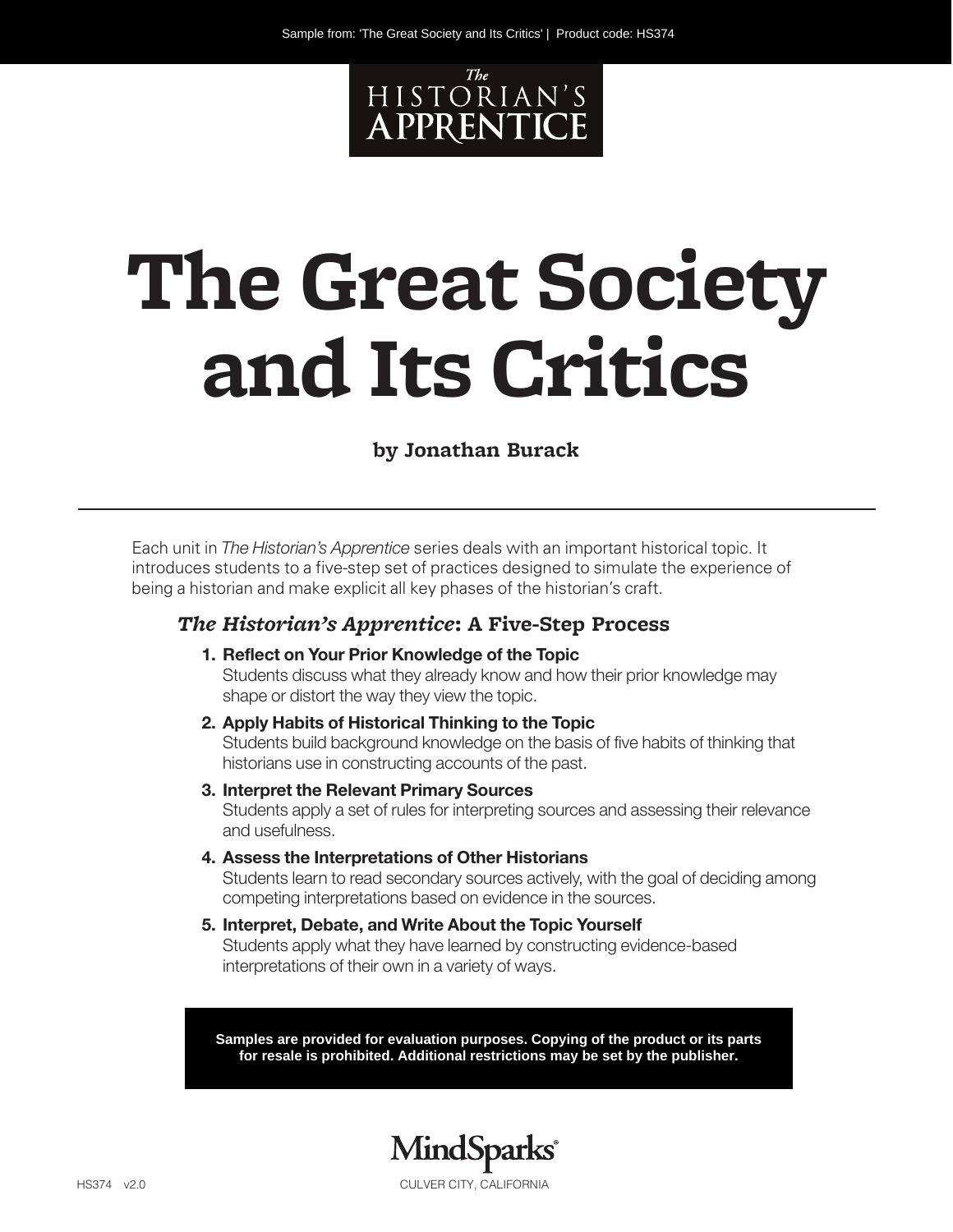

©2009 MindSparks, a division of Social Studies School Service All rights reserved

Printed in the United States of America

MindSparks 10200 Jefferson Boulevard., P.O. Box 802 Culver City, CA 90232-0802 United States of America

(310) 839-2436 (800) 421-4246

http://mindsparks.com access@mindsparks.com

Only those pages intended for student use as handouts may be reproduced by the teacher who has purchased this volume. No part of this publication may be reproduced, stored in a retrieval system, or transmitted, in any form or by any means—electronic, mechanical, photocopying, recording—without prior written permission from the publisher.

ISBN: 978-1-57596-293-1 Product Code: HS374 v2.0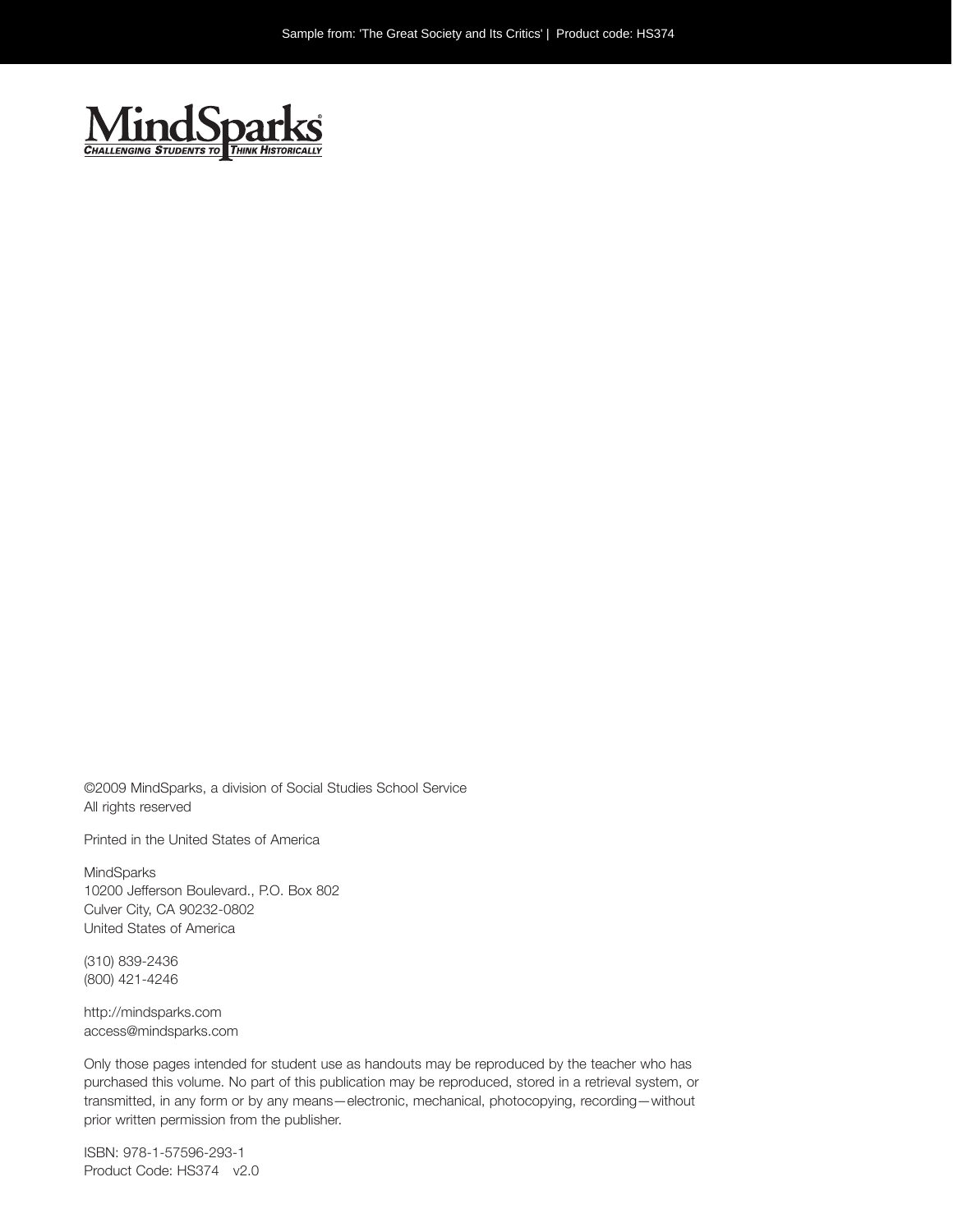## **Teacher Introduction**

## *Teaching the Historian's Craft*

The goal of *The Historian's Apprentice* units is to expose students in a manageable way to the complex processes by which historians practice their craft. By modeling what historians do, students will practice the full range of skills that make history the unique and uniquely valuable challenge that it is.

Modeling the historian's craft is not the same as being a historian—something few students will become. Therefore, a scaffolding is provided here to help students master historical content in a way that will be manageable and useful to them.

Historical thinking is not a simple matter of reciting one fact after another, or even of mastering a single, authoritative account. It is disciplined by evidence, and it is a quest for truth; yet, historians usually try to

clarify complex realities and make tentative judgments, not to draw final conclusions. In doing so, they wrestle with imperfect sets of evidence (the primary sources), detect multiple meanings embedded in those sources, and take into account varying interpretations by other historians. They also recognize how wide a divide separates the present from earlier times. Hence, they work hard to avoid presentmindedness and to achieve empathy with people who were vastly different from us.

In their actual practice, historians are masters of the cautious, qualified conclusion. Yet they engage, use their imaginations, and debate with vigor. It is this spirit and these habits of craft that *The Historian's Apprentice* seeks to instill in students.

## *The Historian's Apprentice: Five-Steps in Four Parts*

*The Historian's Apprentice* is a five-step process. However, the materials presented here are organized into four parts. Part I deals with the first two of the five steps of the process. Each of the other three parts then deals with one step in the process. Here is a summary of the four parts into which the materials are organized:

- **Teacher Introduction.** Includes suggested day-by-day sequences for using these materials, including options for using the PowerPoint presentations. One sequence is designed for younger students and supplies a page of vocabulary definitions.
- **Part 1.** A student warm-up activity, an introductory essay, a handout detailing a set of habits of historical thinking, and two PowerPoint presentations (*Five Habits of Historical Thinking* and *The Great Society and Its Critics*). Part 1 (including the PowerPoints) deals with *The Historian's Apprentice* Steps 1 and 2.
- **Part 2.** A checklist for analyzing primary sources, several primary sources, and worksheets for analyzing them. Part 2 deals with *The Historian's Apprentice* Step 3.
- **Part 3.** Two secondary source passages and two student activities analyzing those passages. Part 3 deals with *The Historian's Apprentice* Step 4.
- **Part 4.** Two optional follow-up activities enabling students to write about and/or debate their own interpretations of the topic. Part 4 deals with *The Historian's Apprentice* Step 5.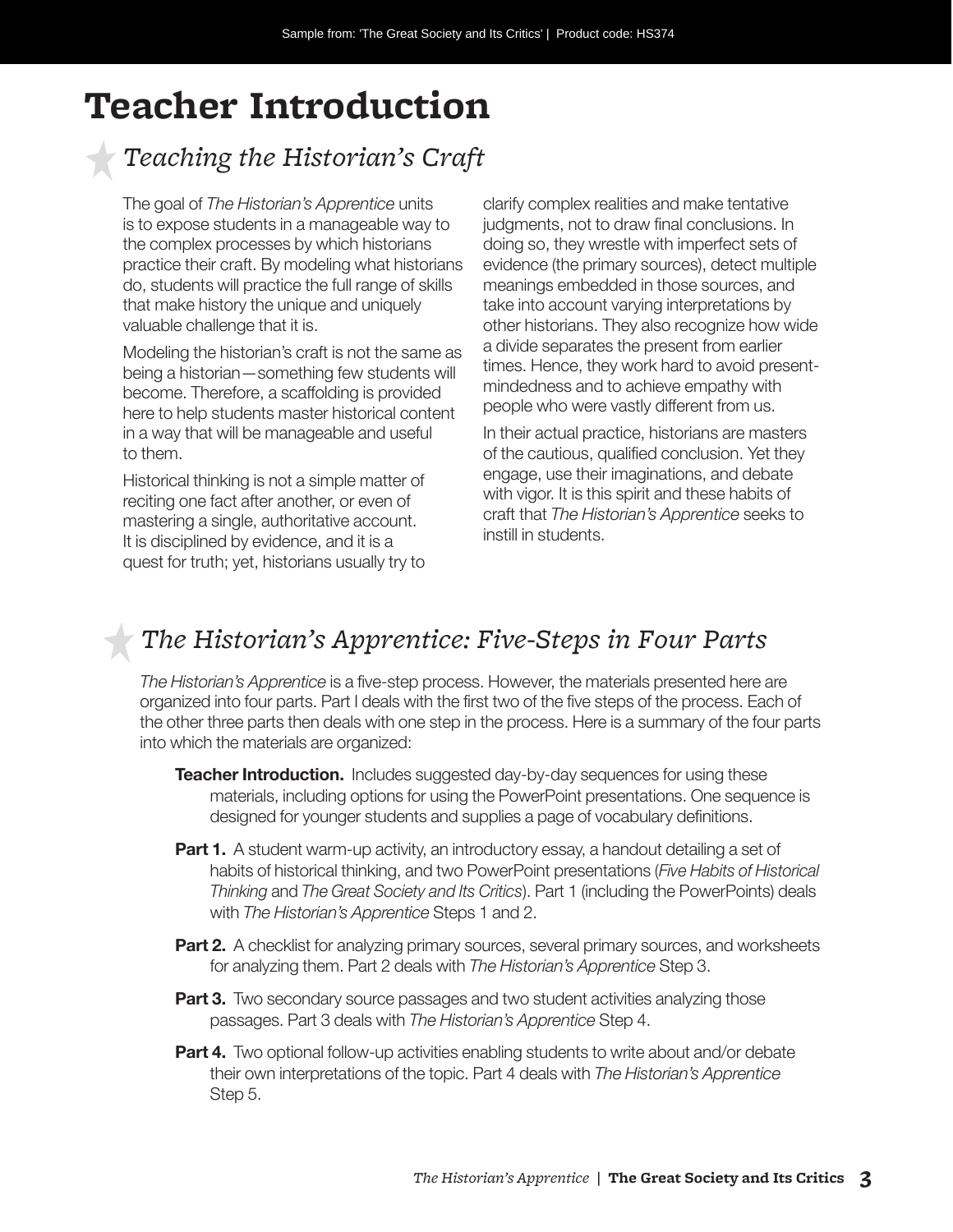#### *Teacher* **INTRODUCTION**

## *Suggested Five-Day Sequence*

Below is one possible way to use this *Historian's Apprentice* unit. Tasks are listed day by day in a sequence taking five class periods, with some homework and some optional follow-up activities.

**PowerPoint Presentation:** *Five Habits of Historical Thinking*. This presentation comes with each *Historian's Apprentice* unit. If you have used it before with other units, you need not do so again. If you decide to use it, incorporate it into the **Day 1** activities. In either case, give students the "Five Habits of Historical Thinking" handout for future reference. Those "five habits" are as follows:

- History Is Not the Past Itself
- The Detective Model: Problem, Evidence, Interpretation
- Time, Change, and Continuity
- Cause and Effect
- As They Saw It: Grasping Past Points of View

**Warm-Up Activity.** Homework assignment: Students do the *Warm-Up Activity*. This activity explores students' memories and personal experiences shaping their understanding of the topic.

**Day 1:** Discuss the *Warm-Up Activity*, then either have students read or review the "Five Habits of Historical Thinking" handout, or use the *Five Habits* PowerPoint presentation.

**Homework assignment:** Students read the background essay "LBJ's Great Society."

**Day 2:** Use the second PowerPoint presentation, *The Great Society and Its Critics,* to provide an overview of the topic for this lesson. The presentation applies the Five Habits of Historical Thinking to this topic. Do the two activities embedded in the presentation.

**Homework assignment:** Students read the "Interpreting Primary Sources Checklist." The checklist teaches a systematic way to handle sources:

- Sourcing
- Contextualizing
- Interpreting meanings
- Point of view
- Corroborating sources
- **Day 3:** In class, students study some of the ten primary source documents and complete "Source Analysis" worksheets on them. They use their notes to discuss these sources. (Worksheet questions are all based on the concepts on the "Interpreting Primary Sources Checklist.")
- **Day 4:** In class, students complete the remaining "Source Analysis" worksheets and use their notes to discuss these sources. Take some time to briefly discuss the two secondary source passages students will analyze next.

**Homework assignment:** Student read these two secondary source passages.

- **Day 5:** In class, students do the two "Secondary Sources" activities and discuss them. These activities ask them to analyze the two secondary source passages using four criteria:
	- Clear focus on a problem or question
	- Position or point of view
	- Use of evidence or sources
	- Awareness of alternative explanations

**Follow-Up Activities** (optional, at teacher's discretion).

Do as preferred: the DBQ Essay Assignment and/or the Structured Debate.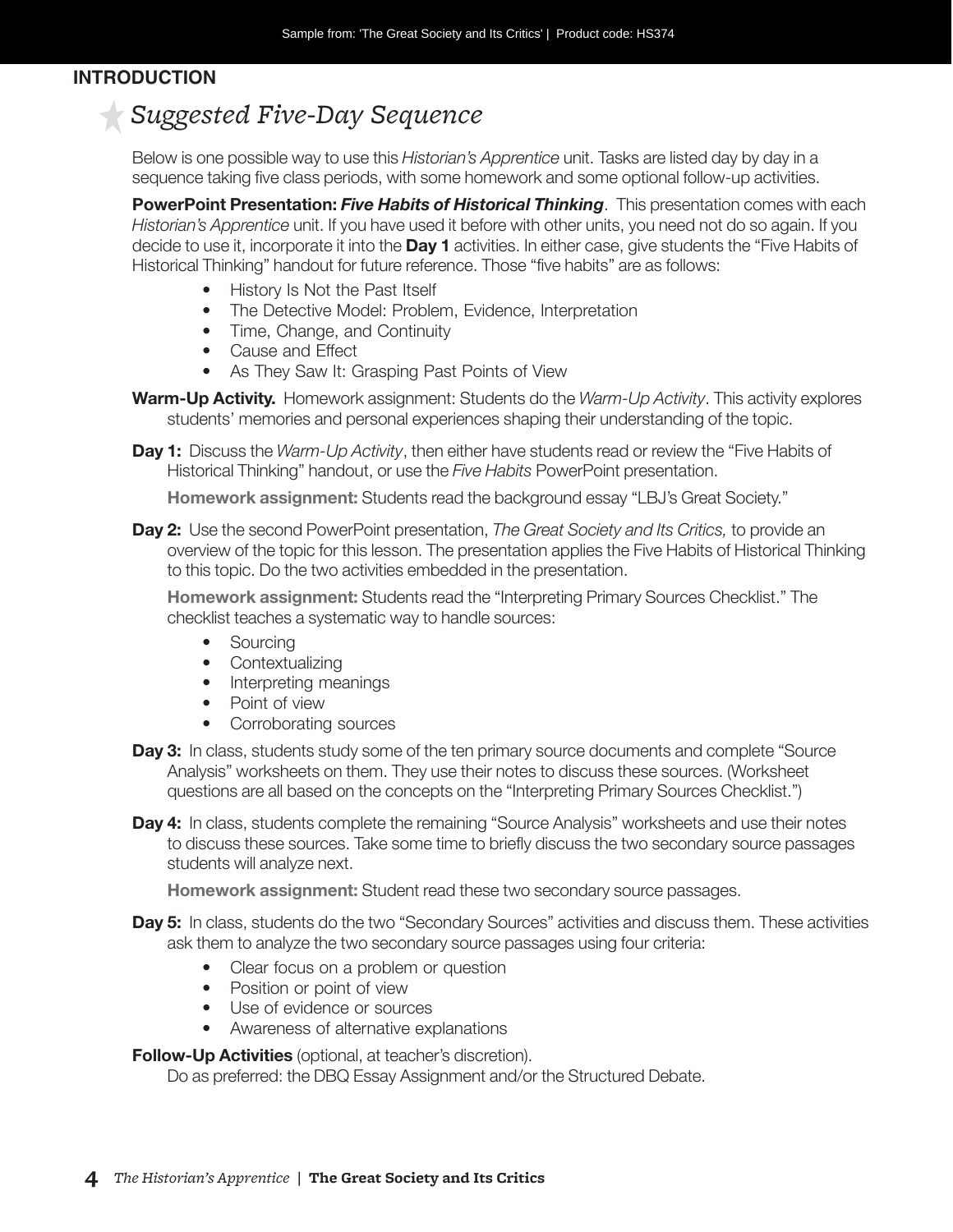## *Suggested Three-Day Sequence*

If you have less time to devote to this lesson, here is a suggested shorter sequence. The sequence does not include the PowerPoint presentation *Five Habits of Historical Thinking*. This presentation is included with each *Historian's Apprentice* unit. If you have never used it with your class, you may want to do so before following this three-day sequence.

The three-day sequence leaves out a few activities from the five-day sequence. It also suggests that you use only seven key primary sources. However, it still walks students through the steps of the *Historian's Apprentice* approach: clarifying background knowledge, analyzing primary sources, comparing secondary sources, and debating or writing about the topic.

- **Warm-Up Activity. Homework assignment:** Ask students to read or review the "Five Habits of Historical Thinking" handout and read the background essay "LBJ's Great Society."
- **Day 1:** Use the PowerPoint presentation *The Great Society and Its Critics.* It provides an overview of the topic for this lesson by applying the Five Habits of Historical Thinking to it. Do the two activities embedded in the presentation.

**Homework assignment:** Students read or review the "Interpreting Primary Sources Checklist." The checklist teaches a systematic way to handle sources.

**Day 2:** In class, students study some of the ten primary source documents and complete "Source Analysis" worksheets on them. They then use their notes to discuss these sources. Documents 1, 3, 5, 7, 8, 9, and 10 are suggested.

You may wish to make your own choices of primary sources. Use your judgment in deciding how many of them your students can effectively analyze in a single class period.

**Homework assignment:** Student read the two secondary source passages.

**Day 3:** In class, students do the two "Secondary Sources" activities and discuss them. These activities ask them to analyze the two secondary source passages using four criteria.

**Follow-Up Activities** (optional, at teacher's discretion):

Do as preferred: the DBQ Essay Assignment and/or the Structured Debate.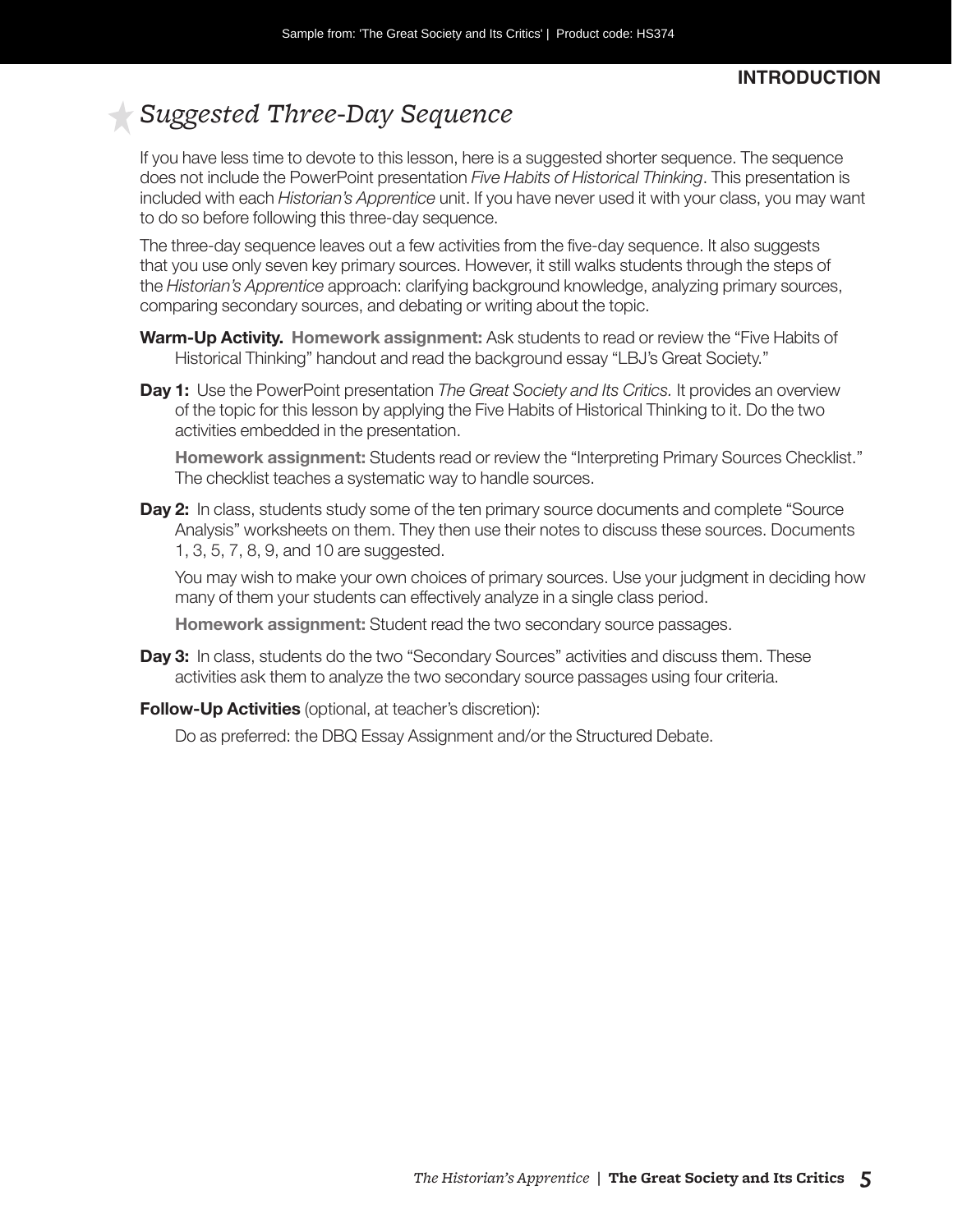#### *Teacher* **INTRODUCTION**

## *Suggestions for Use with Younger Students*

For younger students, parts of this lesson may prove challenging. If you feel your students need a somewhat more manageable path through the material, see the suggested sequence below.

If you want to use the *Five Habits of Historical Thinking* PowerPoint presentation, this sequence takes four class periods. If you do not use this PowerPoint, you can combine **Day 1** and **Day 2** and keep the sequence to just three days. We suggest using five primary sources only. The ones listed for **Day 3** are less demanding in terms of vocabulary and conceptual complexity. For **Day 4**, we provide some simpler DBQs for the follow-up activities.

**Vocabulary:** A list of vocabulary terms in the sources and the introductory essay is provided on page 7 of this booklet. You may wish to hand this sheet out as a reading reference, you could make flashcards out of some of the terms, or you might ask each of several small groups to use the vocabulary sheet to explain terms found in one source to the rest of the class.

#### **SUGGESTED FOUR-DAY SEQUENCE**

- **Warm-Up Activity. Homework assignment:** Students do the Warm-Up Activity. This activity explores students' memories and personal experiences shaping their understanding of the topic.
- **Day 1:** Discuss the Warm-Up Activity. Show the *Five Habits of Historical Thinking* PowerPoint presentation (unless you have used it before and/or you do not think it is needed now). If you do not use this PowerPoint presentation, give students the "Five Habits of Historical Thinking" handout and discuss it with them.

**Homework assignment:** Ask students to read the background essay, "LBJ's Great Society."

**Day 2:** Use the PowerPoint presentation *The Great Society and Its Critics.* This introduces the topic for the lesson by applying the Five Habits of Historical Thinking to it. Do the two activities embedded in the presentation.

**Homework assignment:** Students read or review the "Interpreting Primary Sources Checklist." The checklist offers a systematic way to handle sources.

**Day 3:** Discuss the "Interpreting Primary Sources Checklist" and talk through one primary source document in order to illustrate the meaning of the concepts on the checklist. Next, have students complete "Source Analysis" worksheets after studying primary source documents 1, 2, 3, 5, 7, and 8.

**Homework assignment:** Students read the two secondary source passages.

- **Day 4:** Students do *only* "Secondary Sources: Activity 2" and discuss it. This activity asks them to choose the two primary sources that best back up each secondary source passage.
- **Follow-Up Activities** (optional, at teacher's discretion):

Do as preferred: the DBQ Essay Assignment and/or the Structured Debate.

Here are some alternative DBQs tailored to the six primary sources recommended here:

**In the opinion, what were the Great Society's biggest successes? What were its biggest failures?**

**"The Great Society held out the hope of ending all poverty. This was its biggest flaw, because that is a hope that can never be achieved." Explain why do you do or do not agree with this statement.**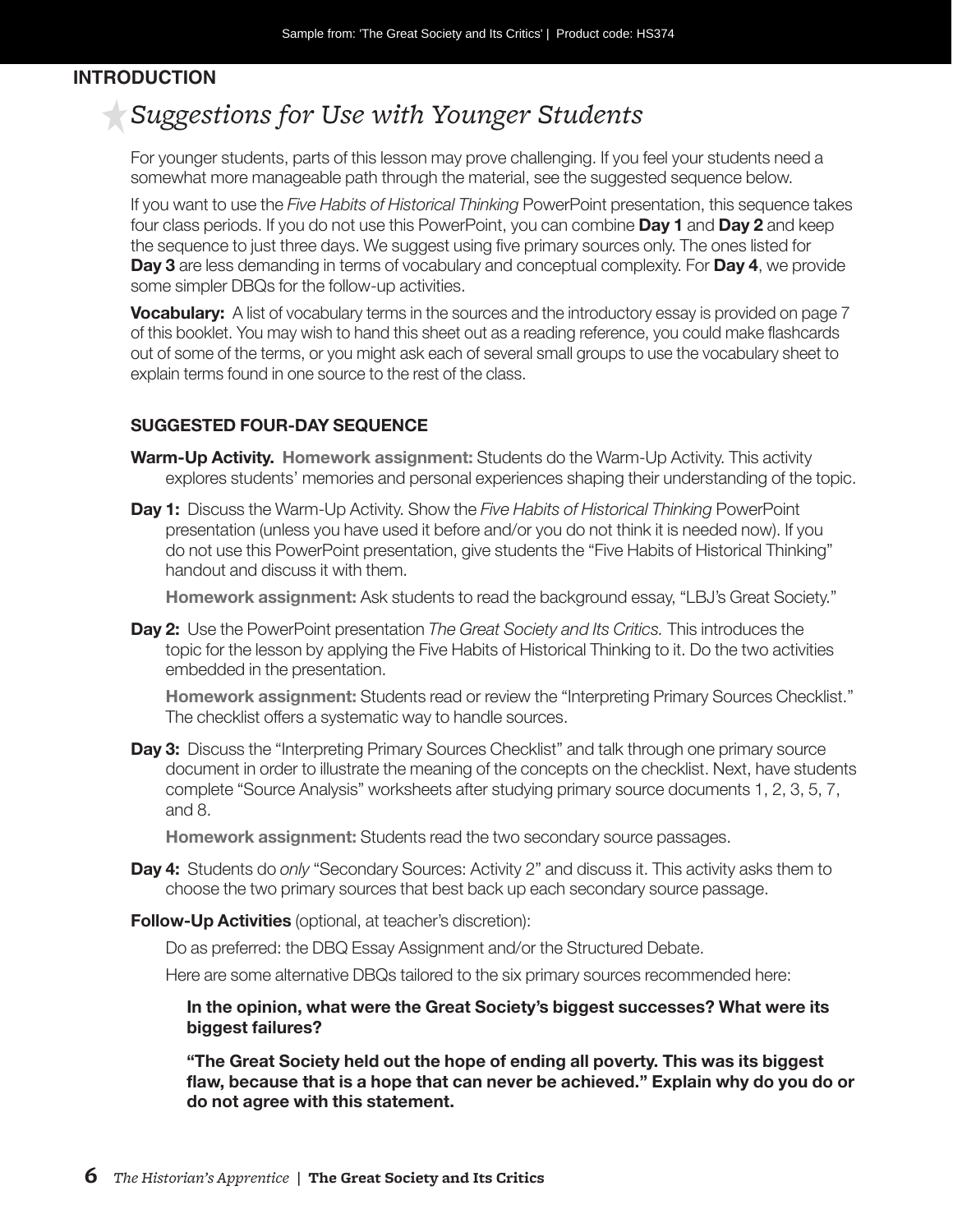*Vocabulary*

#### **Vocabulary: The Introductory Essay**

- **compromised:** In this case, weakened or worsened in some way
- **consensus:** General agreement by all or nearly all members of a group
- **fiscal:** In this case, having to do with government spending and taxing
- **ghetto:** In this case, a term used for poor, mainly minority, inner-city slum neighborhoods
- **redistribution:** In this case, government efforts to reduce income inequality though taxation and spending plans
- **segregation:** In this case, the separation of races in public facilities and other places
- **unemployment:** The condition of being out of work and unable to find a job

#### **Vocabulary: The Primary Sources**

- **aspiration:** A longed-for goal or strong desire
- **coercion:** Force or threats used to achieve a result
- **commensurate:** Corresponding with or proportionate to something else
- **demography:** The statistical study of population makeup and patterns of changes in it
- **ideology:** An organized set of beliefs or myths about political, social, or economic systems and plans
- **impervious:** Incapable of being affected or influenced by something
- **integrated:** In this case, including one group being included into some larger group
- **permeated:** Pervaded by or filled with something
- **subsistence level:** In this case, a level of income considered enough to meet basic needs
- **unemployment compensation:** Regular payments to workers to help them during times of unemployment
- **welfare programs:** Programs providing funds and other benefits to poor people who cannot support themselves

#### **Vocabulary: The Secondary Sources**

- **cadres:** Groups of trained, dedicated workers in an organization
- **deprivation:** The state of being denied something basic or essential
- **discrimination:** In this case, treating one group unfairly in comparison with other groups
- **dissonance:** A harsh lack of harmony; discord or conflict
- **divisive:** Something that creates discord and divides people or groups of people
- **liberalism:** In this case, not classical liberalism but a political philosophy stressing public action to remedy inequality
- **socioeconomic inequality:** Various groups not being equal in a social and/or economic sense
- **quintessentially:** Perfectly or purely an example or essence of something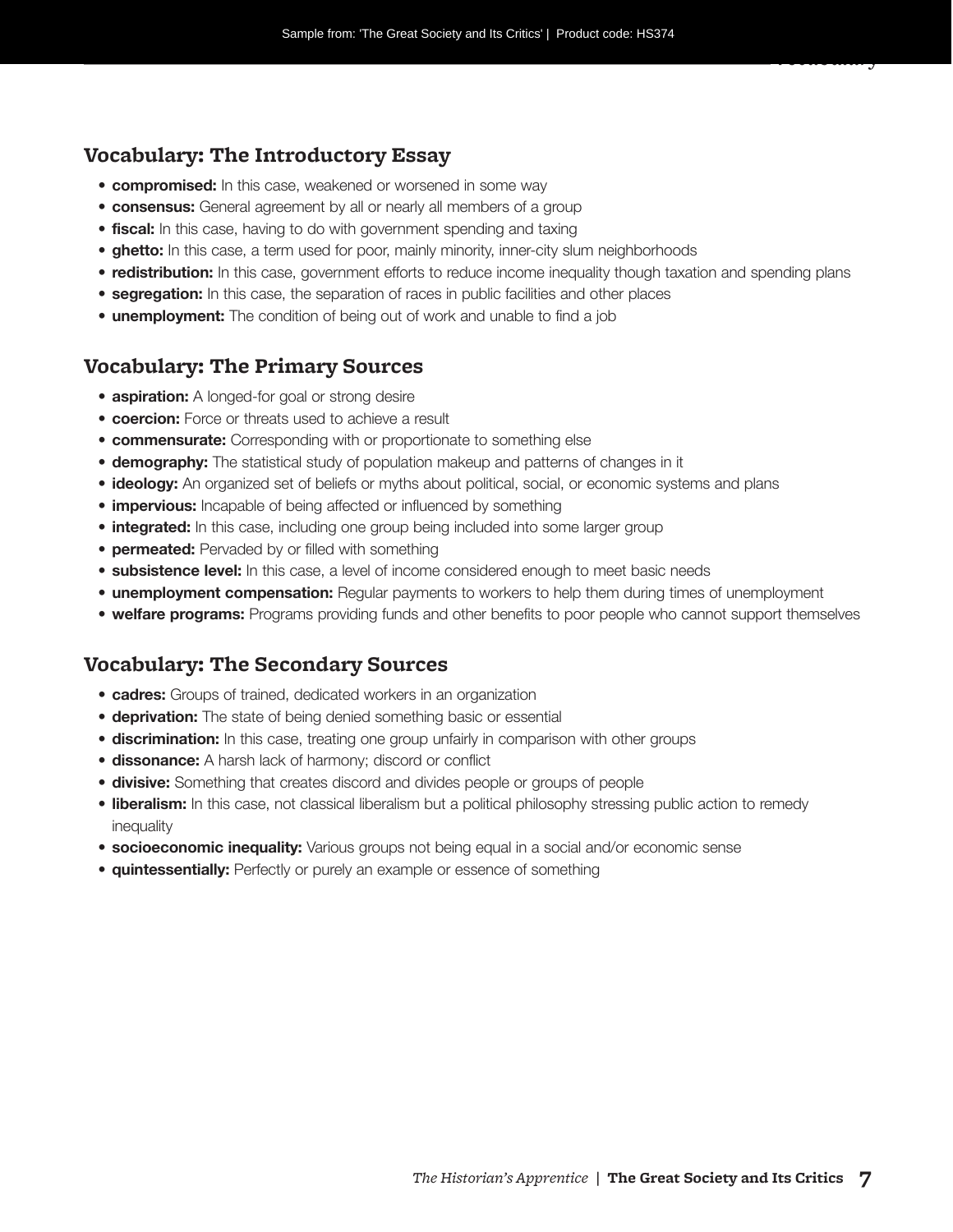## **Part 1: The Great Society—Providing the Context**

**Note to the teacher:** The next pages provide materials meant to help students better understand the Great Society. The materials also seek to teach students the Five Habits of Historical Thinking.

This section includes the following:

#### • **PowerPoint presentation:** *The Five Habits of Historical Thinking*

This presentation illustrates five habits of thought or modes of analysis that guide historians as they construct their secondary accounts of a topic. These five habits are not about skills used in analyzing primary sources. (Those are dealt with more explicitly in another handout in the next section.) These five habits of historical thinking are meant to help students see history as a way of thinking, not as the memorizing of disparate facts and pre-digested conclusions. The PowerPoint uses several historical episodes as examples to illustrate the five habits. In two places, it pauses to ask students to do a simply activity applying one of the habits to some of their own life experiences.

If you have used this PowerPoint with other *Historian's Apprentice* units, you may not need to use it again here.

#### • **Handout:** *The Five Habits of Historical Thinking*

This handout supplements the PowerPoint presentation. It is meant as a reference for students to use as needed. If you have used other *Historian's Apprentice* units, your students may only need to review this handout quickly.

#### • **Warm-Up Activity**

A simple exercise designed to help you see what students know about the Great Society, what confuses them, or what ideas they may have absorbed about it from popular culture, friends and family, etc. The goal is to alert them to their need to gain a clearer idea of the past and be critical of what they think they already know.

#### • **Introductory essay: "LBJ's Great Society"**

The essay provides enough basic background information on the topic to enable students to assess primary sources and conflicting secondary source interpretations. At the end of the essay, students get some points to keep in mind about the nature of the sources they will examine and the conflicting secondary source interpretations they will debate.

#### • **PowerPoint presentation:** *The Great Society and Its Critics*

This PowerPoint presentation reviews the topic for the lesson and shows how the Five Habits of Historical Thinking can be applied to a clearer understanding of it. At two points, the presentation calls for a pause and students are prompted to discuss some aspects of their prior knowledge of the topic. It is suggested that you use this PowerPoint presentation after assigning the introductory essay, but you may prefer to reverse this order.